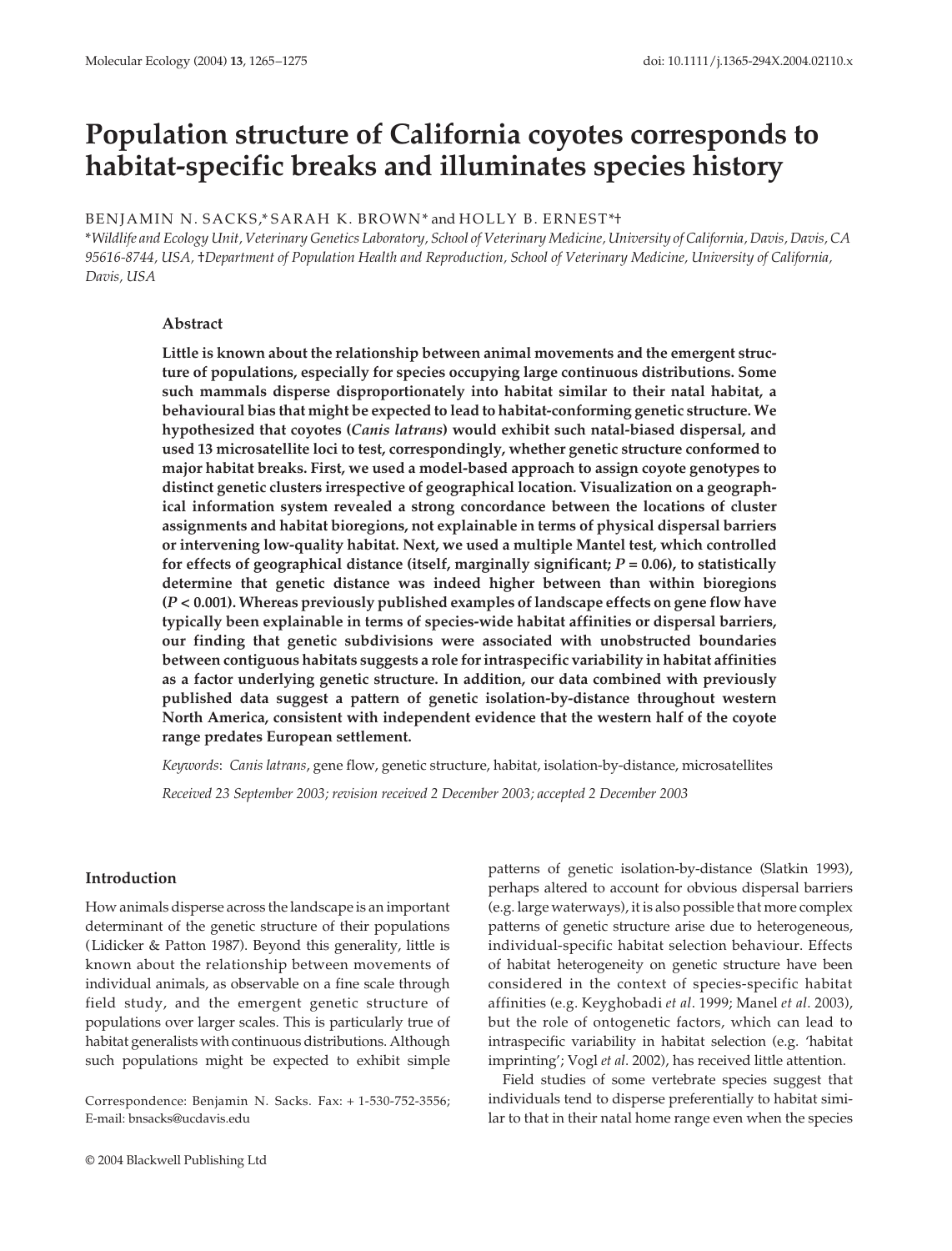overall has broad habitat affinities (Wecker 1963; Olson & Van Horne 1998; Vogl *et al*. 2002). It is easy to imagine how such behaviour, in principle, could reduce gene flow between habitat types relative to that within habitat types, although the visible emergence of genetic structure from this behaviour would require the tendency to be strong within the species. Also, such structuring should be most evident where habitat types were discrete and differed in multiple ways (e.g. vegetation, topography, prey communities) increasing the likelihood that most individuals would perceive habitat boundaries similarly. Although there are only a few examples in the literature of such natal habitat-biased dispersal, this may reflect the paucity of longitudinal studies rather than rarity of the trait. To the extent that a species' survival depends on learning and experience, such behaviour would seem to be highly beneficial and therefore could be widespread among vertebrates.

Our primary objective was to test a prediction of the natal habitat-biased dispersal hypothesis in coyotes (*Canis latrans*) from central California, specifically, that genetic structure conforms to major habitat divisions. We took advantage of California's diverse landscape, which divides conveniently into several discrete bioregions on an appropriate scale for such a study of coyotes. We sampled coyotes primarily from four contiguous bioregions: the Sierra Nevada (SN), Northwestern (NW), Central Western (CW), and Great Valley (GV) (described by Hickman 1993). The first three bioregions are mountainous, whereas the GV is almost completely flat. The SN extends to 4418 m elevation, characterized by vegetation mosaics of oak woodland, grassland and chaparral at lower to medium elevations, and coniferous forests and alpine vegetation at higher elevations. This bioregion is separated from the other two mountainous bioregions by the GV, composed largely of agricultural cropland and grassland, punctuated with marsh and riparian vegetation. The other two mountainous bioregions (NW, CW) are composed of low-elevation mountains and foothills with similar habitats to the low to medium elevations of the SN. The border between these two similar coastal bioregions (as defined in this study) corresponded to the San Francisco Bay Estuary, undoubtedly an impenetrable barrier to gene flow. Coyotes were distributed continuously throughout these bioregions (including all vegetation types).

Previous studies of coyote population genetics based on mitochondrial DNA (mtDNA) and nuclear microsatellites indicated high gene flow throughout the range of the coyote and found no evidence of genetic isolation-by-distance (Lehman & Wayne 1991; Roy *et al*. 1994). This finding is a little surprising given that coyote dispersal is quite limited relative to the extent of the current geographical range (Bekoff 1982), most of which (e.g. the western extent) predates European exploration and, based on fossil evidence,

may date back to the Pleistocene (Dobie 1949; Jackson 1951; Young 1951; Nowak 1978, 1979; Schmidt 1991). One possible explanation for this finding in the previous studies could be that the range of distances between sampling locations was too narrow and distances too great to detect isolation-by-distance. Isolation-by-distance should be easier to detect (i.e. due to greater statistical power) over larger ranges of distances, or with ranges composed of shorter separation distances (e.g. Forbes & Boyd 1997). Furthermore, the pattern may not occur at greater distances if genetic drift and gene flow have not had sufficient time to equilibrate, which could require several hundred thousand generations (Slatkin 1993). A second objective of our study, then, was to test the hypothesis of genetic isolation-by-distance.

#### **Materials and methods**

#### *Field sampling*

Coyote specimens ( $n = 457$ ) were obtained from trappers employed by the U.S. Department of Agriculture/Wildlife Services and the Santa Clara County Vector Control District. Coyotes were obtained by wildlife specialists as part of livestock depredation control and public health programmes and were not killed for research purposes. Coyote carcasses ( $n = 337$ ) were kept frozen until necropsy when a muscle specimen was removed. Blood specimens from additional coyotes  $(n = 120)$  were collected in the field on filter paper strips (Nobuto Blood Filter Strips®, Advantec Manufacturing Inc.), allowed to dry, and stored at room temperature in manila envelopes. Locations of coyotes were described by trappers in the field in terms of distances and directions from nearby landmarks (usually < 10 km) and translated to spatial coordinates by us. Coyotes in diverse habitats of California have similarly sized territories, ~5 km2, and transient coyotes use substantially larger areas (Shivik 1995; Sacks *et al*. 1999; Riley *et al*. 2003). Therefore, the accuracy of the recorded specimen locations should have been adequate relative to the scale of coyote space use.

# *Microsatellite genotyping*

We extracted DNA from muscle specimens using the DNeasy® tissue kit (Qiagen Inc.) and for dried blood specimens collected on filter paper strips, used a DNA extraction service (Lucy Whittier Molecular and Diagnostic Core Facility, University of California, Davis, CA), which used the following protocol. Two dried blood spots (49 mm2 each) from each strip were digested in 20 µg proteinase K (Invitrogen) and 150 µL NucPrep digestion buffer (Applied Biosystems) and incubated for 60 min at 56 °C, after which 500 µL of NucPrep DNA purification solution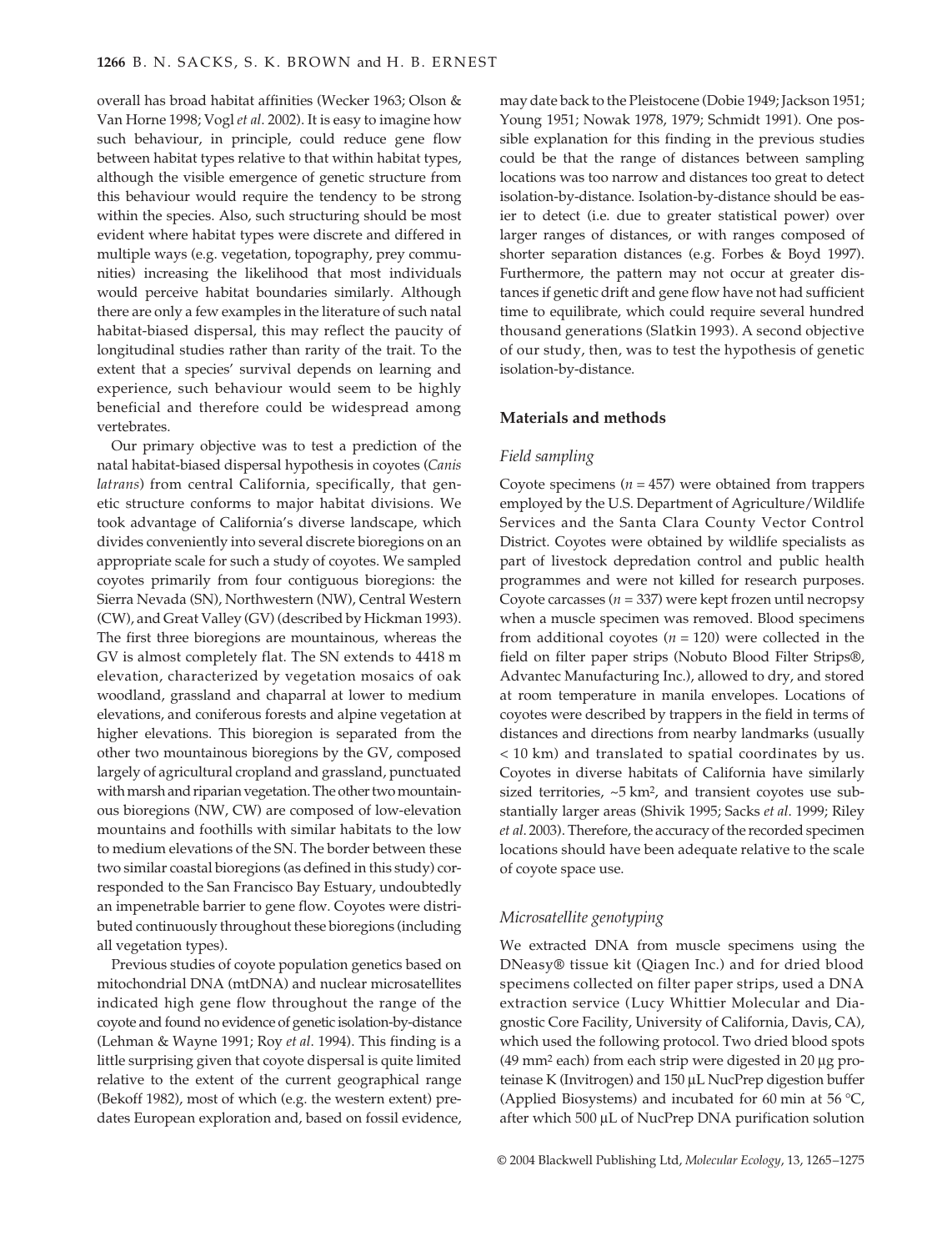was added and mixed. A 6700 automated nucleic acid workstation (Applied Biosystems) was used to extract DNA from the tissue lysates.

Individuals were initially genotyped at 14 microsatellite loci (*FH2001*, *FH2004*, *FH2010*, *FH2054*, *FH2079*, *FH2088*, *FH2096*, *FH2100*, *FH2161*, *FH2289*, *FH2328*, *FH2380*, *FH2441* and *FH2457*; Breen *et al*. 2001). Six and eight loci were genotyped simultaneously in each of two multiplex polymerase chain reactions (PCR). However, one locus (*FH2441*) exhibited a 36% heterozygote deficiency, suggesting the presence of a null allele, and was therefore excluded from all analyses (i.e. 13 loci were used in analyses). Two pairs of loci occurred on the same chromosome: *FH2004* and *FH2096* (CFA 11) and *FH2010* and *FH2079*  (CFA 24); the other nine loci were on chromosomes not shared with any other locus used in this study. The total PCR volume was 17 µL, including 0.34 mm dNTPs, 4.3 mm MgCl<sub>2</sub>, 0.7 U Taq DNA polymerase, 1.7 µg bovine serum albumin,  $1 \times PCR$  buffer,  $2 \mu L$  template DNA, and primers in concentrations ranging [0.05–0.60](https://0.05�0.60) µm. Forward primers were fluorescently labelled (6-FAM, VIC, NED; Applied Biosystems). PCRs were carried out in PTC-100 Peltier thermal cyclers (MJ Research), with the following PCR profile: 95 °C for 10 min, 85 °C for 10 min, 33 cycles of 95 °C for 1 min, 64 °C for 30 s and 72 °C for 45 s, and a final 30 min extension at 72 °C. The PCR products were visualized using an ABI 377® automated sequencer with genescan analysis 3.1® in conjunction with an internal size standard, GeneScan 500 LIZ (Applied Biosystems). Alleles were scored using strand v2.2.30 (Veterinary Genetics Laboratory, University of California, Davis).

# *Genotype-based inferences about population structure*

We used program structure v2.0 (Pritchard *et al.* 2000), a Bayesian model-based approach to detecting genetic structure, which uses discontinuities in multilocus allele profiles (e.g. detected in terms of Hardy–Weinberg equilibrium and linkage disequilibrium) to assign each multilocus genotype to a genetic cluster. Because geographical information is not used to make the assignments, assignments can be visualized on a map and used as an unbiased indicator of geographical patterns of population structure. Because we expected substantial gene flow, we used the population admixture model, which assigns to each genotype a probability of membership in each cluster. We defined a cluster assignment as that for which the membership assignment probability was greatest. We also presented cluster assignments for the subset of coyotes with cluster assignment probabilities ≥ 80% to illuminate geographical patterns of structure while reducing clutter due to admixture. The 80% cut-off was arbitrary and was selected for this data set to optimize the trade-off between sample size and cluster assignment confidence. Cluster assignments were displayed in

reference to the four bioregions described above and major highways.

The number of clusters  $(K)$  must be specified by the user and, for situations with high gene flow, should reflect the minimum value that does not sacrifice substantial explanatory power (Pritchard & Wen 2002). We used two metrics of explanatory power, a strictly statistical one recommended by the authors, log *Pr*(*X*|*K*) statistic (Pritchard *et al*. 2000), and a 'geographical index' developed by us, calculated as the average geographical distance between locations within clusters divided by the average distance between locations irrespective of cluster. While the log *Pr*(*X*|*K*) statistic is useful in terms of maximizing the genetic distance between clusters, it indicates nothing about the reasonableness of clusters in a geographical sense. In contrast, the geographical index gives an indication of how well genetic clusters correspond to spatial clusters. In the case of no correspondence (e.g. under panmixia), the expected value for the geographical index is 1, because the expected average geographical distance between locations within clusters equals the average distance between all locations (irrespective of cluster). Thus, smaller values of the geographical index correspond to greater geographical explanatory power of clusters. The geographical index should be most useful when isolationby-distance is a component of the structure, but any type of spatial structure should be associated with a reduction in the average geographical distance between within-cluster locations relative to that among all pairs of locations.

# *Allele-frequency-based hypothesis tests*

Although the model-based approach had the distinct advantages of using all data and enabling the genotypic data to suggest patterns of genetic structure free of investigator biases, an important disadvantage of this approach was that it assumed a priori that structure existed. If, to the contrary, allele frequencies varied continuously over space consistent with an isolation-by-distance model (Slatkin 1993), cluster assignments produced by the model could have been misleading (Pritchard *et al*. 2000). Therefore, we needed to evaluate structural hypotheses with respect to the potentially confounding effect of geographical distance.

We did this in terms of partial correlations among pairwise distance matrices calculated from 12 sampling locations (Fig. 1), using a multiple factor Mantel permutation test (Smouse *et al*. 1986) in arlequin v2.000 (Schneider *et al*. 2000). We addressed the question, is genetic distance greater between sampling locations in different bioregions than between sampling locations in the same bioregion, over and above that expected due to geographical distance? For this analysis, the dependent variable matrix was of genetic distance (expressed as  $\hat{F}_{ST}/(1 - \hat{F}_{ST})$ , Slatkin 1995) and the independent variable matrices were of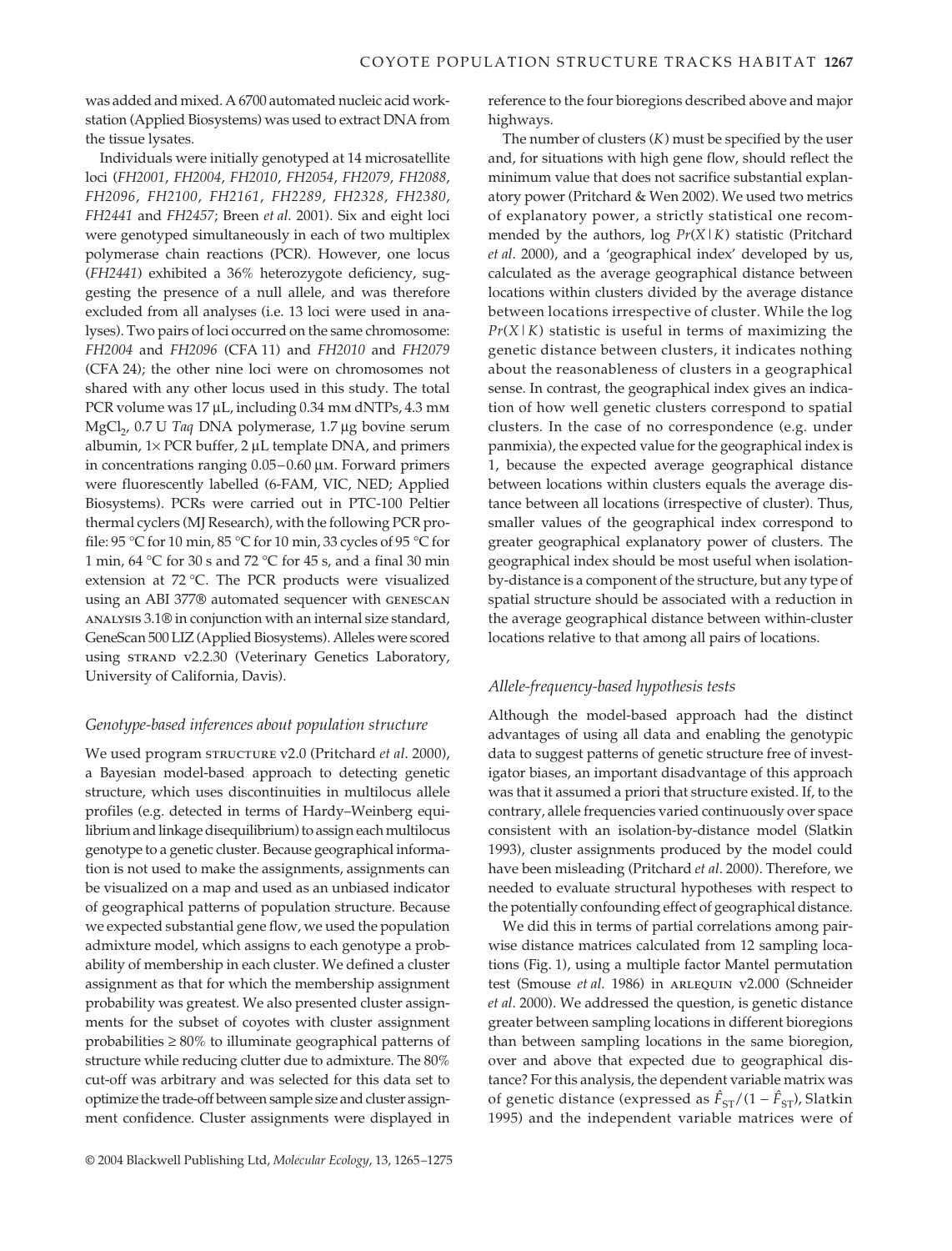

 **Fig. 1** Locations of 12 coyote sampling locations in central California in four bioregions. Coyotes belong to the putative subspecies *Canis latrans ochropus* (solid circles) and *C. l. lestes* (open circles).

geographical distance (km) and Bioregion. The bioregion matrix was composed of zeros and ones, where 0 indicated two sampling locations in the same bioregion and 1 indicated two sampling locations in different bioregions. Because the partial correlation coefficient in this analysis between genetic distance and bioregion effectively controlled for effects of geographical distance, its significance would support the hypothesis that bioregions accounted for genetic distance over and above that explained by geographical distance alone.

The genetic distance matrix was calculated in ARLEQUIN v2.000. Calculation of the geographical distance matrix involved calculation of centroids (average coordinates among data points) for each sampling location, and then calculation of distances between centroids. Most paths (all but that from sampling location F) to sampling location G were measured via sampling location E (Fig. 1) to account for the San Francisco Bay Estuary (including San Pablo Bay and delta), which were assumed to completely obstruct dispersal. Bioregions were based on those described by Hickman (1993) except that a small portion of the 'Central Western' bioregion that was north of the San Pablo Bay was included with the 'Northwestern' bioregion, and small portions of the 'Cascades' and 'Modoc' bioregions were combined with the 'Sierra Nevada' bioregion. We based bioregions on those described by Hickman (1993) for convenience because they were designated a priori and incorporated coarse vegetative and topographic aspects of habitat, but this did not imply that the particular designations were necessarily the best ones possible.

Although for coyotes, subspecies designations have had few adherents in recent years (Nowak 1978), to be thorough, we tested for a population-genetic basis of putative subspecies in our study region. We did this with the Mantel test as described above except that we substituted a subspecies matrix  $(0 = \text{same putative subspecies}, 1 = \text{different putative}$ subspecies) for the bioregion matrix. Determination of subspecies membership was done according to Grinnell *et al*. (1937).

#### *Hardy–Weinberg and linkage equilibria*

arlequin v2.000 was used to test Hardy–Weinberg equilibrium (Guo & Thompson 1992) and genepop v3.3 was used to test for linkage disequilibrium (Raymond & Rousset 1995) within sampling locations. We considered deviations from Hardy–Weinberg equilibrium and linkage disequilibrium to be significant when *P* < 0.05/*c*, where *c*  was the number of loci, locus pairs, or populations tested (i.e. the Bonferroni-corrected *P*-value corresponding to alpha = 0.05; Zar 1999).

Violations of Hardy–Weinberg and linkage equilibrium assumptions can indicate: (i) genotyping errors or selection, likely to be locus specific; (ii) physical linkage, likely to be locus pair specific; or (iii) genetic heterogeneity within sampling locations, which may or may not be sampling-location specific. To assess the first issue, sampling locations were used as replicates to evaluate loci and locus pairs with respect to Hardy–Weinberg equilibrium and linkage equilibrium, respectively. If all loci or locus pairs were equally prone to occasionally deviate from Hardy– Weinberg or linkage equilibrium, respectively (e.g. due to nonrandom mating), we would expect the frequency of such deviations to vary according to a Poisson distribution, which we tested using a Chi-square goodness-of-fit test (Zar 1999). Significant lack of fit of to a Poisson distribution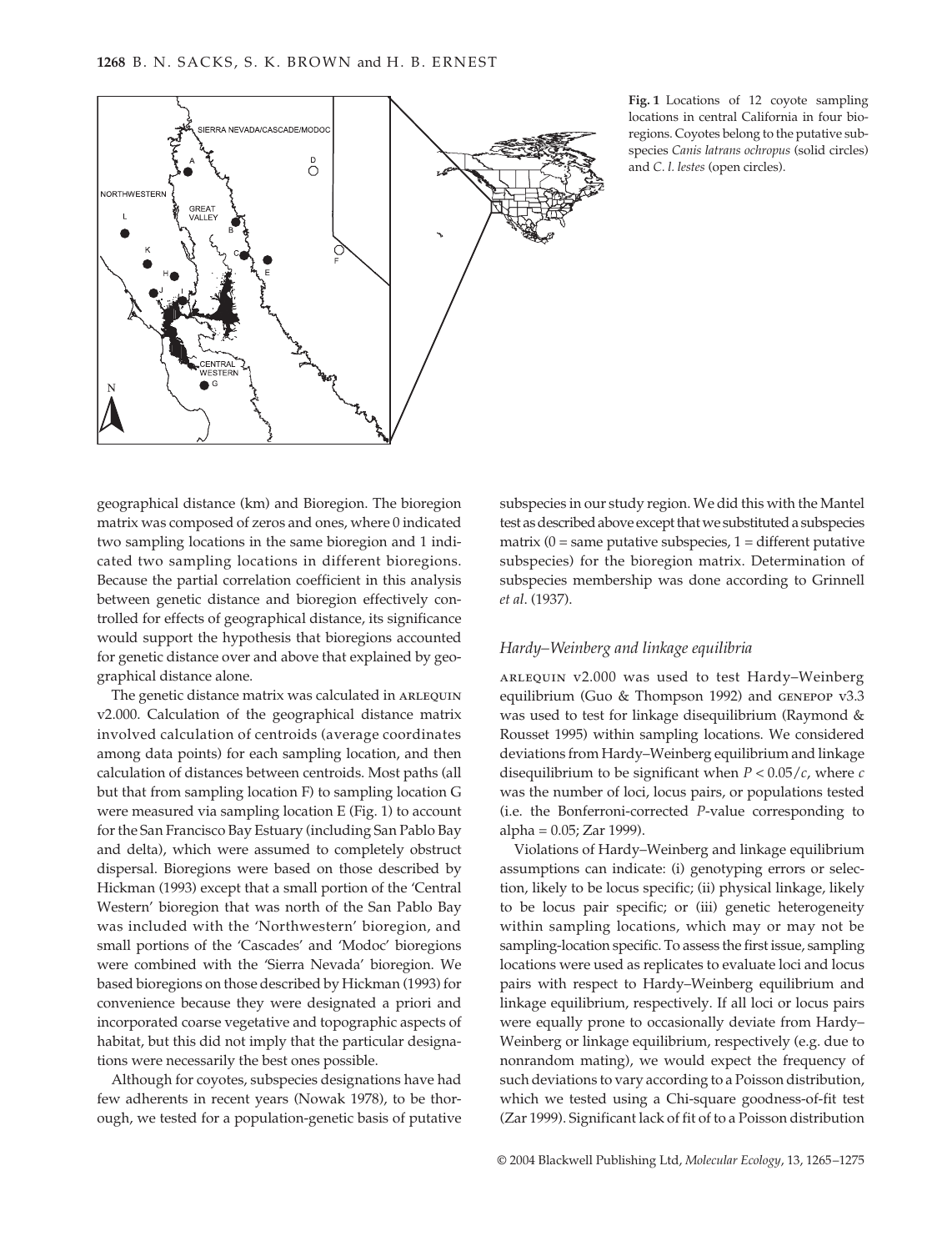would suggest that certain loci or locus pairs, respectively, were incorrectly genotyped, under selection, or physically linked. (Locus pairs were not independent and therefore were pseudoreplicates. However, this only increased the likelihood of a type I error, which, in this case, meant incorrectly rejecting the hypothesis that linkage disequlibrium was random with respect to loci. A negative test result would still be valid.)

To assess genetic heterogeneity within sampling locations, Hardy–Weinberg and linkage equilibria were examined across loci and locus pairs. High frequency of Hardy– Weinberg and linkage disequilibria in a sampling location would indicate a nonrandomly breeding group, due either to geographical divisions or generally high inbreeding. We selected three sampling locations with relatively high numbers of deviations from Hardy–Weinberg and linkage equilibria and high sample size to examine for spatial structure. This was done by using STRUCTURE v2.0 as described above except that each sampling location was analysed independently and the number of clusters set at  $K = 2$ . Also, an inbreeding coefficient ( $F_{15}$ ) was calculated for the entire population (Hartl & Clark 1989).

# **Results**

# *Genotype-based inferences about population structure*

All loci were polymorphic, with allele counts ranging from 7 to 27 (average 14 alleles). For analysis in STRUCTURE, we chose  $K = 4$  clusters, which seemed the highest value justifiable given the data. Beyond *K* = 4, gains in explanatory power were minimal according to both indexes (Fig. 2).



Fig. 2 Two indexes of explanatory power of program structure cluster assignments in relation to the number of clusters (*K*), illustrating that substantial explanatory power (i.e. maximizing log *Pr*(*X*|*K*) and minimizing the geographical index) is gained by increasing  $K$  to  $K = 4$ , above which little explanatory power is gained.

© 2004 Blackwell Publishing Ltd, *Molecular Ecology*, 13, 1265–1275

Based on the subset of 241 coyotes for which assignment to a genetic cluster was  $\geq 80\%$ , there was a clear geographical correspondence (Fig. 3A). Major highways were not consistently associated with genetic breaks but bioregions appeared to be. The pattern was similar when all coyotes (*n* = 457) were examined (Fig. 3B) although, as expected, more admixture was apparent. This was especially evident in the southeastern section of the Northwestern bioregion.

#### *Allele frequency-based hypothesis tests*

There were significant univariate correlations between genetic and geographical distance (*r =* 0.62; *P* = 0.002) and between genetic distance and bioregion (*r =* 0.70; *P* < 0.001). Genetic distance between sampling locations was significantly greater for pairs in different bioregions than for pairs in the same bioregion even when geographical distance was accounted for (Fig. 4). Genetic distance between sampling locations did not differ significantly according to whether pairs consisted of same or different putative subspecies ( $r_{Y1-2} = -0.25$ ; *P* = 0.92).

## *Hardy–Weinberg and linkage equilibria*

Among the thirteen loci, four, two and one loci deviated significantly from Hardy–Weinberg equilibrium in one, two, and four sampling locations, respectively, which did not differ significantly from Poisson expectations (? = 0.57, *P* = 0.45). Of the 78 locus pairs, 23, 13, 4 and 2 pairs exhibited significant linkage disequilibrium in 1, 2, 3 and 4 sampling locations, respectively, which also did not differ significantly from Poisson expectations  $(2 = 2.56, P = 0.46)$ . Only one instance (in one sampling location) of linkage disequilibrium occurred between loci on the same chromosome (*FH2004*, *FH2096*), further suggesting no physical linkage. Thus, instances of Hardy–Weinberg and linkage disequilibria were approximately random and likely reflected nonrandom mating (e.g. due to inbreeding) rather than locus-specific genotyping errors, selection or physical linkage.

Considerable variability among sampling locations in the frequency of significant Hardy–Weinberg and linkage disequilibria occurred but was at least partly due to differences in sample size (Table 1). However, the heterozygote deficiency, which is unbiased by sample size, was similar across sampling locations. Analysis using STRUCTURE of three sampling locations with relatively high frequency of significant Hardy–Weinberg and linkage disequilibria (B, E, G) indicated no clear geographical correspondence to genetic heterogeneity, suggesting that genetic heterogeneity within sampling locations reflected inbreeding or over-sampling of related individuals. The inbreeding coefficient (?) averaged over the total population was 0.09  $(SE = 0.01)$ .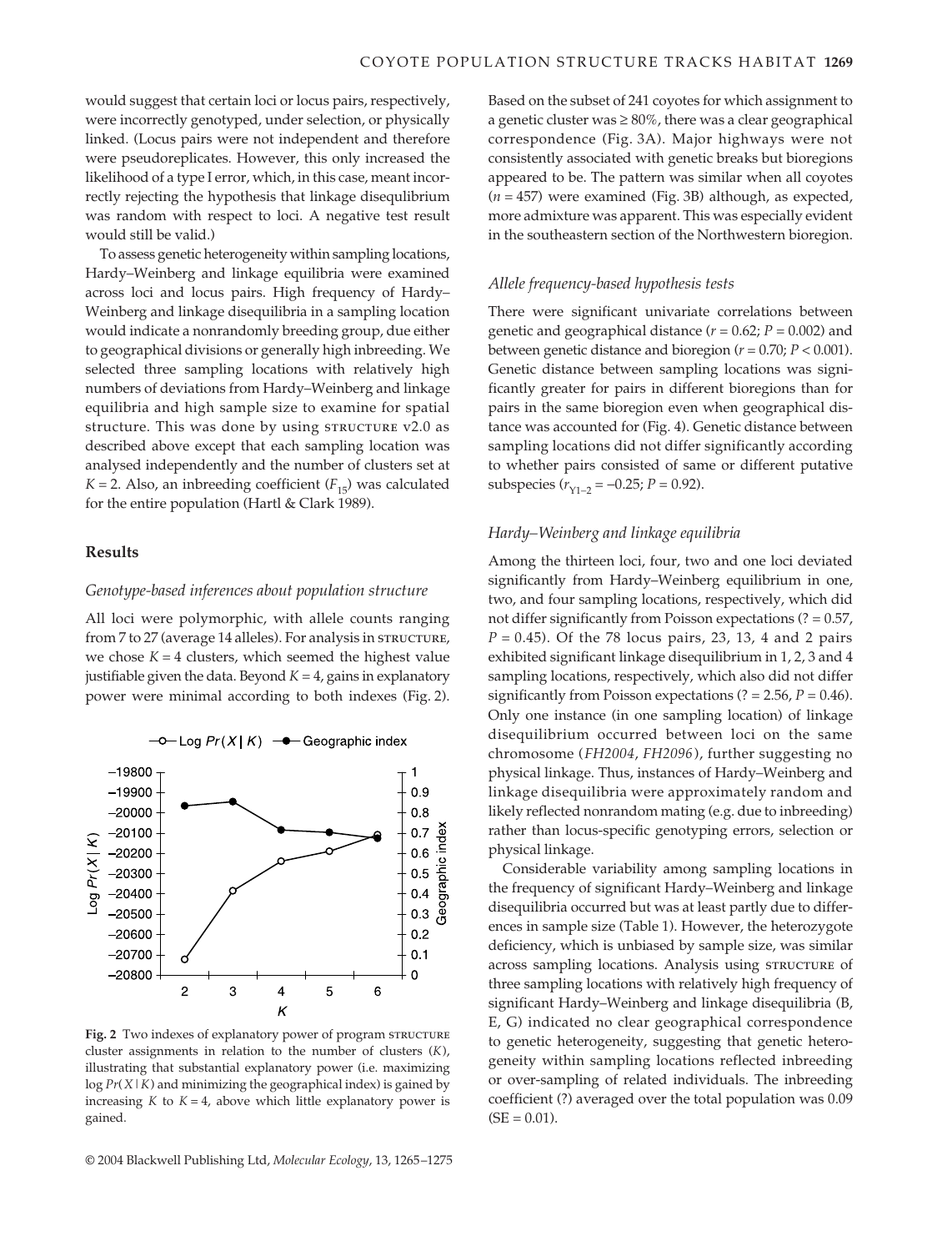

Fig. 3 Assignments using STRUCTURE v2.0 of central California coyotes to four genetic clusters (colour-coded), illustrating habitatspecific breaks corresponding to bioregions (light lines) but not to major highways (dark lines): (A) subset of coyotes with assignment probability  $> 80\%$  ( $n = 241$ ); (B) all coyotes  $(n = 457)$ ; (C) blow-up of southern end of Northwestern bioregion showing secondary valleys. Bioregions are abbreviated as follows: Northwestern (NW), Great Valley (GV), Sierra Nevada/Cascade/Modoc (SN/CA/MO) and Central Western (CW).

## *Within-bioregion heterozygosity*

Using sampling locations as sample units, there were no significant differences in expected heterozygosity among the Sierra Nevada/Cascade/Modoc (*H*<sub>E</sub> = 0.76), Great Valley ( $H_E$  = 0.74) and Northwestern ( $H_E$  = 0.74) bioregions (Kruskal–Wallis H = 1.04,  $P = 0.59$ ). The Central Western bioregion could not be included in the statistical comparison because it was composed of a single sampling location, although the point estimate was similar to the other bioregions ( $H_E = 0.73$ ).

## **Discussion**

## *Habitat-specific genetic breaks*

Our findings suggest that coyote populations in central California were subdivided according to macrohabitat breaks. Although actual subdivisions may not correspond perfectly to bioregions as defined in this study (see below), the genetic discontinuities in the coyote population seemed related to habitat affinities rather than to physical dispersal barriers such as major highways, waterways (except for the San Francisco Bay Estuary), or intervening low-quality habitat. Although we cannot definitively rule out the possibility that physical barriers caused the



**Fig. 4** Relationship between genetic distance and geographical distance of within- vs. between-bioregion coyote sampling location pairs. Regression lines are shown for within-bioregion (dashed) and between-bioregion (solid) distances. The partial correlation between genetic distance and bioregion ( $r_{\gamma_{2-1}} = 0.54$ ;  $P < 0.001$ ) was greater than the partial correlation between genetic distance and geographical distance ( $r_{\text{Y1–2}}$  = 0.36; *P* = 0.06).

observed subdivisions, it seems highly unlikely. For example, fences are not only highly permeable to coyote movements (Thompson 1978; Sacks 1996), but these are distributed in a fine-grained manner with respect to the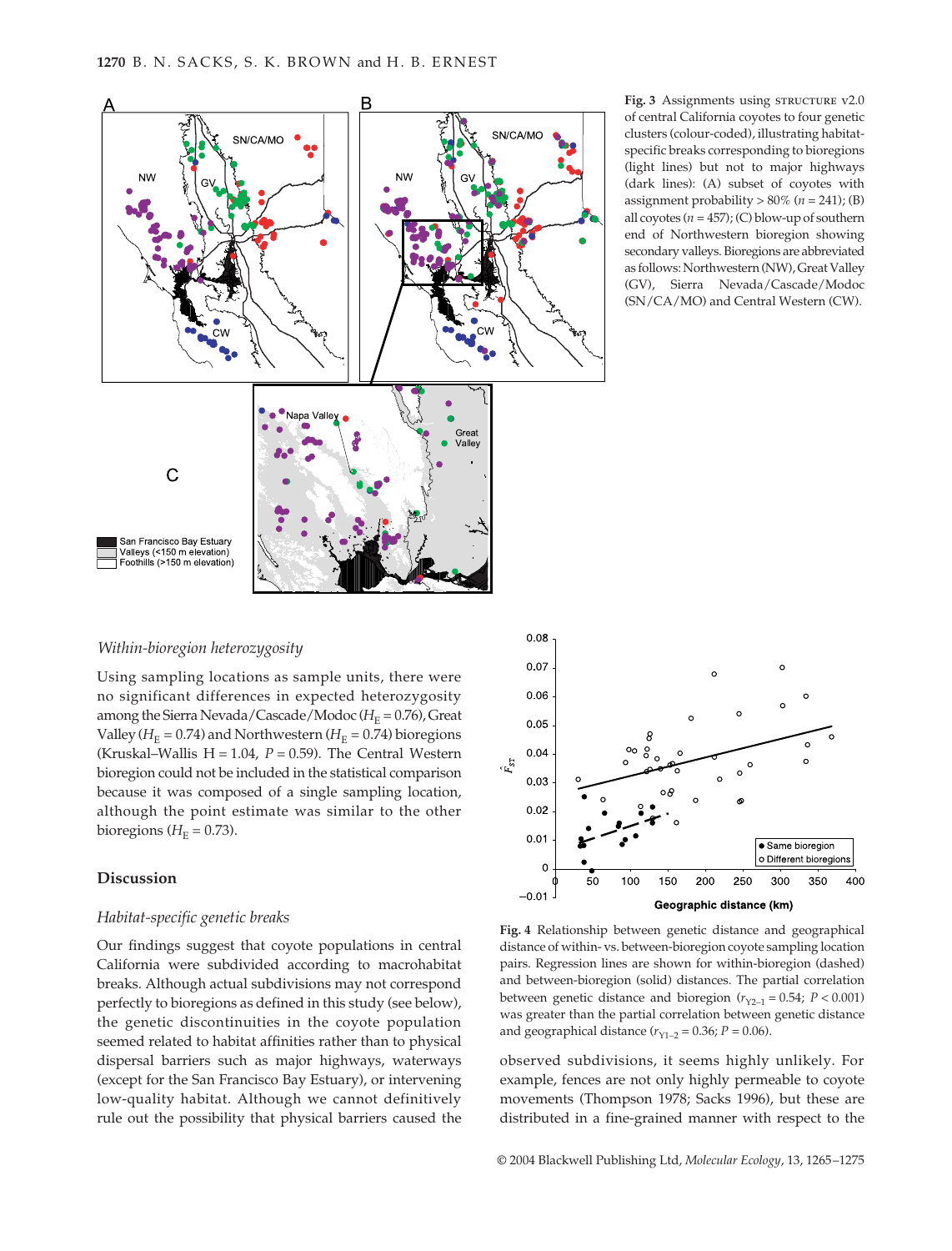| Sampling<br>location | Proportion of<br>loci out of HWE | Proportion of<br>locus pairs with LD | Average (across<br>loci) $H_{\rm E} - H_{\rm O}$ | No.<br>coyotes |
|----------------------|----------------------------------|--------------------------------------|--------------------------------------------------|----------------|
| А                    | $\Omega$                         | $\Omega$                             | 0.08                                             | 14             |
| B                    | 0.31                             | 0.29                                 | 0.09                                             | 71             |
| C                    | $\Omega$                         | 0.01                                 | 0.11                                             | 27             |
| D                    | $\Omega$                         | $\Omega$                             | 0.11                                             | 19             |
| E                    | 0.15                             | 0.31                                 | 0.03                                             | 46             |
| F                    | $\Omega$                         | 0.14                                 | 0.04                                             | 19             |
| G                    | 0.23                             | 0.12                                 | 0.12                                             | 47             |
| Н                    | 0                                | $\Omega$                             | 0.05                                             | 25             |
| I                    | 0                                | 0                                    | 0.03                                             | 25             |
| J                    | 0.08                             |                                      | 0.04                                             | 21             |
| K                    | 0                                | 0                                    | 0.08                                             | 19             |
| L                    | 0.08                             | 0.01                                 | 0.04                                             | 77             |

**Table 1** Hardy–Weinberg equilibrium (HWE), linkage disequilibrium (LD), and heterozygote deficiency in 12 sampling locations of variable sample size. Sampling locations are shown in Fig. 1

study area. The Sacramento River and major highways, respectively, compose the largest waterways and roadways in the study region, none of which coincided with bioregional boundaries or genetic subdivisions (Fig. 3). Finally, although there were some large gaps in our spatial sampling, this was due to our inability to acquire samples from those locations and did not indicate coyote absence or intervening low-quality habitat. In fact, coyotes were distributed approximately continuously throughout the study region. Therefore, any effect of geographical distance on genetic distance should have been adequately controlled for in the Mantel test, which indicated an even stronger effect of macrohabitat than of geographical distance (at least on the scale studied). Our results should nevertheless be confirmed through expanded sampling and through more direct tests of the natal-habitat-biased dispersal hypothesis.

Few studies have examined the effect of habitat on the population structure of broadly distributed terrestrial animals, and these typically have revealed findings explainable in terms of species-wide habitat affinities as opposed to intraspecific differences in habitat affinities, e.g. due to natal-habitat-biased dispersal. For example, one study found that gene flow in alpine butterflies (*Parnassius smintheus*) was reduced through forest vegetation relative to meadow vegetation, due to slower movement rates (Keyghobadi *et al*. 1999). A study of mountain lions (*Puma concolor*) found reduced gene flow between mountain ranges separated by the Great Valley of California relative to gene flow within mountain ranges, presumably due to the rarity of dispersal through the Great Valley (Ernest *et al*. 2003). In both of these cases, gene flow was restricted through an intervening habitat (effectively a partial barrier), which could be most parsimoniously explained in terms of species-wide habitat-specific behaviours or affinities.

However, future investigation could reveal natalhabitat-biased dispersal to be a common factor underlying genetic structure. Some examples in other carnivores support this possibility. Ernest *et al*. (2003) also observed a genetic subdivision associated with the crest of the Sierra Nevada Mountains that was known to be crossable by seasonally migratory individuals from the east (Pierce *et al*. 1999). Similarly, a break in gene flow among wolves (*Canis lupus*) corresponded to a river, which should have been physically passable 6–8 months of the year when it was frozen (Carmichael *et al*. 2001). In both examples, carnivores exhibited migratory behaviour on at least one side of the subdivision associated with a migratory prey population. These examples suggest the possibility of natal-habitat-biased dispersal, in particular, where prey represented the essential aspect of the habitat.

Understanding the causes of genetic subdivision in broadly distributed taxa may provide key insights into the ecological context of past speciation events. To the extent that natal-habitat-biased dispersal (e.g. habitat imprinting) translates to genetic structure, this relationship illustrates how genetic spatial heterogeneity can arise within a species due to an internal (i.e. self-organizing) process. Although genetic subdivisions in our study were clearly not sufficiently deep to reflect reproductive isolation, they illuminate the possibility that natal-habitat-biased dispersal, in concert with other factors and in other species, could contribute to its development. Our findings therefore not only emphasize the potential importance of experience and ontogeny as intraspecific factors affecting genetic structure, but, more generally, suggest another means whereby intraspecific, self-organizing phenomena may underlie speciation (see also Bolnick *et al*. 2003).

Understanding the causes of population structure in continuously distributed species is also important for practical reasons including conservation and epidemiology. For example, there has been much effort to model the spread of zoonoses such as rabies through wildlife populations (e.g. Anderson *et al*. 1981; Childs *et al*. 2000). These models typically assume that reservoir hosts disperse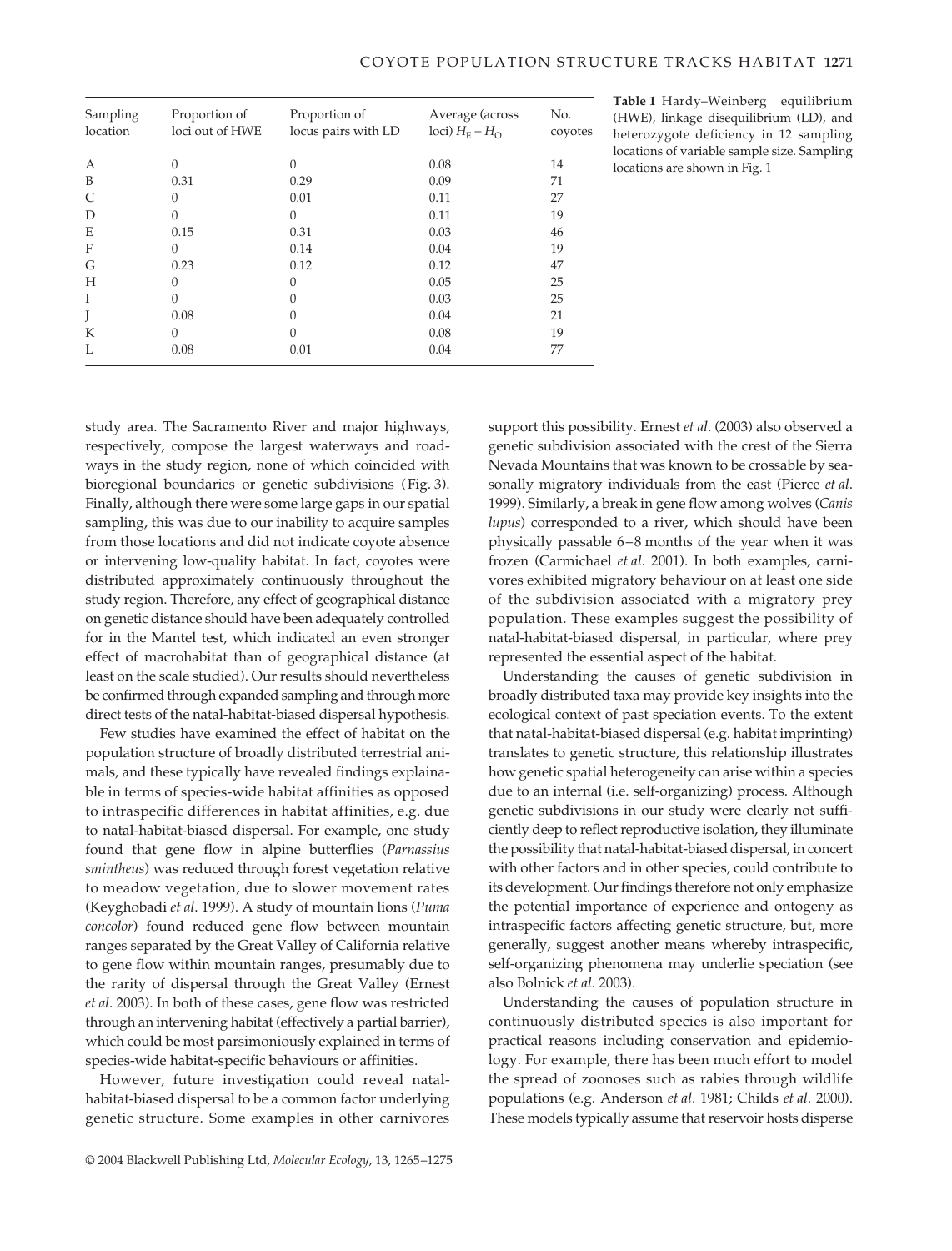randomly with respect to direction and habitat. While such assumptions may be of little consequence on continental scales, habitat-specific dispersal tendencies could be very important on local and regional scales, such as when planning efforts to combat budding epidemics. Natal-habitatbiased dispersal also could be important to endangered species reintroduction or translocation efforts, both in terms of source population selection and in predictions about routes of re-colonization.

The importance of habitat as an influence on gene flow likely depends on spatial scale. For example, although highways in this study did not detectably affect genetic structure in central California, generally, it is likely that some stretches of highway in urban areas reduce coyote dispersal more so than habitat boundaries, locally. On a larger scale, such as throughout North America, it is similarly likely that habitat of the grain examined in this study would be less important than distance in determining gene flow, simply because the range of distances would be orders of magnitude larger. However, higher order habitat divisions could be comparably important. For example, pairs of coyote sampling locations on either side of the Rocky Mountains were associated with greater Nei's unbiased genetic distances than were those on the same side of the Rockies (Roy *et al*. 1994), suggesting that the crest of the Rockies might slow gene flow among coyote subpopulations. Rueness *et al*. (2003) made similar observations of lynx (*Lynx canadensis*) with respect to the Rocky Mountains. However, in both cases, any genetic subdivision associated with the crest of the Rockies could have been due to physical constraints on dispersal rather than habitat affinity.

# *Local patterns of gene flow and recent history*

In this study, there was an interesting pattern of admixture in the southern end of the Northwestern bioregion (Fig. 3C). In particular, the secondary valleys, particularly the Napa Valley, contained a disproportionate number of cases of Northwestern bioregion coyotes assigned to the Great Valley bioregion cluster, suggesting that secondary valleys may represent intermediate habitats where mountain coyotes (e.g. Northwestern) and valley coyotes (Great Valley) more readily blend.

Outside the Napa Valley, however, the Northwestern bioregion coyotes appeared genetically distinct from the Great Valley coyotes, which is especially interesting in light of recent history. The abundance of coyotes in the Northwestern bioregion was extremely low relative to neighbouring bioregions before the 1970s, during which coyote numbers increased dramatically in this major sheep-producing region (Ferrell *et al*. 1953; Coolahan 1990; Hackett 1990). This increase was likely related to legal bans in the early 1970s on the widespread use of toxicants to reduce coyote populations, which may have created a

coyote vacuum. The genetic distinctiveness of the Northwestern coyotes relative to the Great Valley coyotes suggests that this vacuum was filled by the decedents of coyotes from the Northwestern bioregion rather than from an influx of coyotes from the (then) higher density neighbouring bioregion. If so, this would imply a strong reluctance on the part of valley coyotes to disperse into the mountains. Future genetic analyses using nonrecombining markers would be especially useful in testing this hypothesis and further illuminating the recent history of coyotes in the Northwestern bioregion.

### *Coyotes in western North America*

Early characterizations of the coyote as a 'prairie wolf' and anecdotal accounts of coyotes entering into small densely forested areas after Europeans introduced roads and clear cuts (Grinnell *et al*. 1937; Dobie 1949; Young 1951) have apparently fostered a popular misconception that the pre-European range of the coyote was restricted to the central part of the continent (e.g. Moore & Parker 1992; Parker 1995). While the coyote range clearly has expanded eastward recently, numerous accounts by European explorers indicate that the southwestern most extent of the current coyote range (coastal British Columbia to coastal Mexico) predates European settlement (e.g. Dobie 1949; Jackson 1951; Young 1951; Schmidt 1991) and fossils suggest that it could date back to the early Pleistocene (Nowak 1978, 1979). The ages of the southern-most and northern-most extents of the coyote range are less certain (Dobie 1949; Young 1951), although evidence suggests these too may be pre-European (Jackson 1951; Nowak 1978). Overall, it seems the pre-European coyote range was at least two-thirds its current area (Dobie 1949; Young 1951), suggesting a considerably less pronounced range expansion than is commonly presumed.

Also, our findings are consistent with the pre-European existence of coyotes in western North America. Combining our data with those from a previous, continental-scale microsatellite study of coyotes (Roy *et al*. 1994) provides strong support for the isolation-by-distance pattern overall (Fig. 5). Although different loci were used in the two studies, in principle, different sets of loci should yield similar estimates of *Nm* (number of migrants exchanged per generation). The estimates of *Nm* by Roy *et al*. (1994) were approximately of the magnitude predicted by extrapolation from this study, suggesting that they are consistent with isolation-by-distance despite the high levels of gene flow indicated. If so, this supports the observation that the time since establishment of the western portion of the coyote range was well beyond that since European colonization. For example, after 260 years post expansion, the maximum distance for which genetic isolation-by-distance would be expected to be evident would be 570 km (the log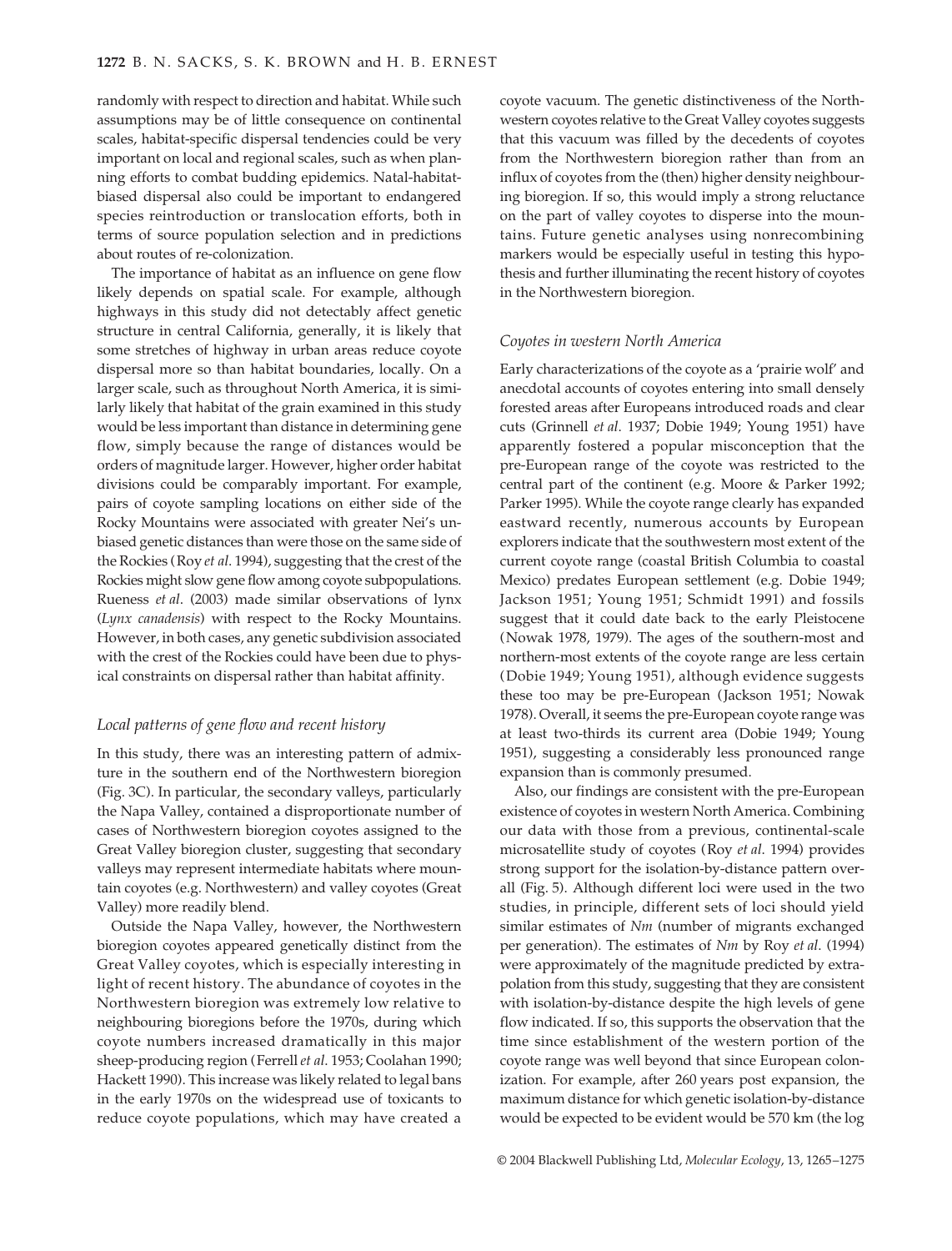

**Fig. 5** Relationship between estimated number of coyote migrants per generation (*Nm*) and geographical distance using data from studies on different geographical scales. *Nm* was calculated as per Slatkin (1993) as 0.25\*(<sup>−</sup>1 − 1). Regression line is based on data from the current study. The *y*-intercept of a regression line calculated from combined data sets (not shown) was *Nm* = 87 (*R*2 = 0.61). Data from Roy *et al*. (1994) are shown only for pairs of coyote populations in western North America that do not hybridize with wolves (*C. lupus*, *C. rufus*).

of which is 2.75, for comparison to Fig. 5), based on the equation *i* max = (Slatkin 1993), where *Nm* = the effective number of females in a neighbourhood [literally, the number of migrants per generation at  $log(distance) = 0$ , estimated as the y-intercept of the regression shown in Fig. 5 (this study); τ is in units of *Nm* generations (assumed to be 2 years);  $i_{\text{max}}$  is in units of numbers of neighbourhood lengths, calculated as the square root of the area containing *Nm* females (assuming density = 0.10 breeding females/ km2; Bekoff 1982; Sacks 1996). Given the known existence of coyotes along the Pacific coast from fossils as recent as 8000 years ago (Nowak 1979), our findings indicate no reason to doubt the continuous presence of coyotes in the western part of their range since the Pleistocene.

The quantitative results of this study, as well as those of previous studies describing gene flow in coyotes (Lehman & Wayne 1991; Roy *et al*. 1994), may not be as reliable as the qualitative ones. For example, estimates of gene flow between distant populations of coyotes have been reported to be higher than estimates for wolves (Lehman & Wayne 1991; Roy *et al*. 1994), brown bears (*Ursus arctos*; Paetkau *et al*. 1998) and mountain lions (Ernest *et al*. 2003), all larger carnivores with higher vagility. Although this is certainly plausible, for example, reflecting the more continuous range of the coyote relative to the larger carnivores (Wayne 1996), it is also possible that these interspecies comparisons are confounded by differential biases (Forbes & Hogg 1999). Coyotes presently occur at densities 1–2 orders of magnitude higher than those of the larger carnivores (e.g. Mech 1970; Bekoff 1982) and mitochondrial analyses suggest that coyotes historically existed at a considerably higher density than wolves (Vila *et al*. 1999). Genetic divergence due to genetic drift slows with increasing population

density, such that estimates of gene flow in nonequilibrium (between migration and drift) populations will be disproportionately overestimated in denser populations (Hartl & Clark 1989). Also, even if populations are at migration–drift equilibrium, microsatellite analyses are susceptible to upwardly biased estimates of gene flow due to homoplasy or 'homogenizing mutation', biases which are expected to be greatest in higher density populations (Nauta & Weissing 1996; Forbes & Hogg 1999). Interestingly, however, mitochondrial analyses give estimates of gene flow in coyotes similar to those estimated using microsatellites (Lehman & Wayne 1991; Roy *et al*. 1994). Future studies using microsatellites from nonrecombining portions of the Y chromosome would be useful in further clarifying the level of gene flow among coyote populations.

## **Conclusions**

Our most significant finding was that coyote genetic structure corresponded to habitat-specific breaks, a pattern expected if coyotes tended to disperse preferentially to habitat similar to their natal habitat. Future population genetic sampling in the study region and more direct tests of natal-habitat-biased dispersal in coyotes are necessary to confirm this putative relationship between behavioural development of individuals and genetic structure of populations in this species. Nevertheless, examples supporting similar relationships in other species, along with the potentially important implications to population ecology and conservation, seem to warrant greater investigation of natal-habitat-biased dispersal, in general, and as a factor underlying population genetic structure, in particular.

The advent of model-based approaches to analysis of genetic structure (such as that used here), which provide a powerful means of uncovering cryptic population structure (Manel *et al*. 2003), should greatly facilitate future investigations of natal-habitat-biased dispersal as a cause of genetic structure. However, we might have achieved the same qualitative results (albeit with less strength) based on the multiple Mantel test alone given that the study region was easily divided a priori into discrete bioregions of the appropriate scale. In part, we were driven to conduct this study because of the existence of the discrete bioregions. However, perceptions of habitat by humans and other species may often disagree, and there may be other cases in which population subdivision arises in a population from natal-habitat-biased dispersal in a way not easy for a human observer to anticipate. This problem might be especially important for smaller animals (e.g. small mammals, herps, invertebrates), which likely perceive their environment on very different scales than humans. In such cases, the best way to determine such structure would be to confront the genetic data free of a priori assumptions about meaningful habitat units.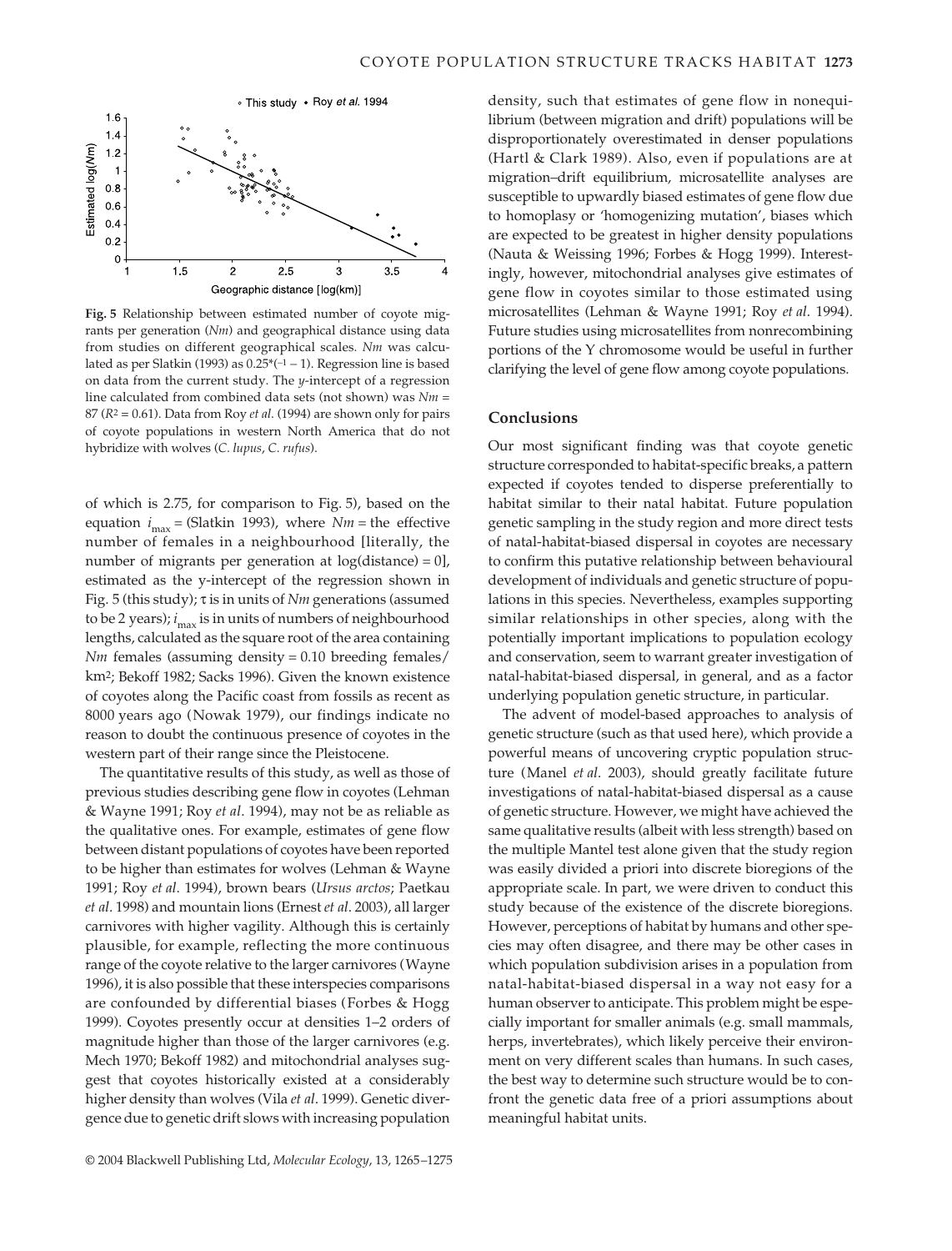## **Acknowledgements**

Samples were contributed by researchers, Bruno Chomel, Vicki Kramer and Brian Mitchell, employees of the Santa Clara County Vector Control District, Dairen Simpson and Noor Tietje, and wildlife specialists employed by the USDA/APHIS/Wildlife Services: Gary Abreo, John Chandler, Jim Coleman, Dan Davis, Mark Frederick, Eddie Goymerac, Gary Johnson, Mike Muller, Jody Nicholas, Jim O'Brien, Fred Radkey and Mike Smith. We also thank Monty Slatkin, Bob Wayne, Louis Bernatchez and three anonymous reviewers for helpful comments. Alison Ruhe, Katy Robertson, other members of the Veterinary Genetics Laboratory and Jennifer Leonard provided valuable laboratory methodological advice. We are indebted to Niels Pedersen, who made the research possible. Funding was provided through the Veterinary Genetics Laboratory in the UC Davis School of Veterinary Medicine and grants from the UC Davis, Genetic Resources Conservation Program.

## **References**

- Anderson RM, Jackson HC, May RM, Smith AM (1981) Population dynamics of fox rabies in Europe. *Nature*, **289**, 765–771.
- Bekoff M (1982) Coyote. In: *Wild Mammals of North America* (eds Chapman JA, Feldhamer GA), pp. 447–459. Johns Hopkins University Press, Baltimore.
- Bolnick DI, Svanback R, Fordyce JA *et al.* (2003) The ecology of individuals: incidence and implications of individual specialization. *American Naturalist*, **161**, 1–28.
- Breen M, Jouquand S, Renier C *et al.* (2001) Chromosome-specific single-locus FISH probes allow anchorage of an 1800-marker integrated radiation-hybrid/linkage map if the domestic dog genome to all chromosomes. *Genome Research*, **11**, 1784–1795.
- Carmichael LE, Nagy JA, Larter NC, Strobeck C (2001) Prey specialization may influence patterns of gene flow in wolves of the Canadian Northwest. *Molecular Ecology*, **10**, 2787–2798.
- Childs JE, Curns AT, Dey ME *et al.* (2000) Predicting the local dynamics of epizootic rabies among raccoons in the United States. *Proceedings of the National Academy of Sciences of the USA*, **97**, 13666–13671.
- Coolahan C (1990) The North Coast animal damage control program. In: *Predator Management in North Coastal California* (eds Giusti GA, Timm RM, Schmidt RH), pp. 16–22. University of California, Hopland Field Station Publication 101.
- Dobie FJ (1949) *The Voice of the Coyote*. University of Nebraska Press, Lincoln.
- Ernest HE, Boyce WM, Bleich VC *et al.* (2003) Genetic structure of mountain lion (*Puma concolor*) populations in California. *Conservation Genetics*, **4**, 353–366.
- Ferrell CM, Leach HR, Tillotson DF (1953) Food habits of the coyote in California. *California Fish and Game*, **39**, 301–341.
- Forbes SH, Boyd DK (1997) Genetic structure and migration in native and reintroduced rocky mountain wolf populations. *Conservation Biology*, **11**, 1226–1234.
- Forbes SH, Hogg JT (1999) Assessing population structure at high levels of differentiation: microsatellite comparisons of bighorn sheep and large carnivores. *Animal Conservation*, **2**, 223–233.
- Grinnell J, Dixon JS, Linsdale JM (1937) *Fur Bearing Mammals of California: Their Natural History, Systematics, and Relations to Man*, Vol. II. University of California Press, Berkeley.

Guo SW, Thompson EA (1992) Performing the exact test of

Hardy–Weinberg proportion for multiple alleles. *Biometrics*, **48**, 361–372.

- Hackett D (1990) Predator problems on California's north coast. In: *Predator Management in North Coastal California* (eds Giusti GA, Timm RM, Schmidt RH), pp. 23–27. University of California, Hopland Field Station Publication 101.
- Hartl DL, Clark AG (1989) *Principles of Population Genetics*, 2nd edn. Sinauer Associates, Sunderland, MA.
- Hickman JC (1993) *The Jepson Manual: Higher Plants of California*. University of California Press, Berkeley.
- Jackson HHT (1951) Classification of the races of the coyote. In: *The Clever Coyote* (eds Young SP, Jackson HHT), pp. 229–407. University of Nebraska Press, Lincoln.
- Keyghobadi N, Roland J, Strobeck C (1999) Influence of landscape on the population genetic structure of the alpine butterfly *Parnassius smintheus* (Papilionidae). *Molecular Ecology*, **8**, 1481–1495.
- Lehman N, Wayne RK (1991) Analysis of coyote mitochondrial DNA genotype frequencies: estimation of effective number of alleles. *Genetics*, **128**, 405–416.
- Lidicker WZ, Patton JL (1987) Patterns of dispersal and genetic structure in populations of small rodents. In: *Mammalian Dispersal Patterns: The Effects of Social Structure on Population Genetics*  (eds Chepko-Sade BD, Halpin ZT), pp. 144–161. University of Chicago Press, Chicago.
- Manel S, Schwartz MK, Luikart G, Taberlet P (2003) Landscape genetics: combining landscape ecology and population genetics. *Trends in Ecology and Evolution*, **18**, 189–197.
- Mech LD (1970) *The Wolf: The Ecology and Behavior of an Endangered Species*. University of Minnesota Press, Minneapolis.
- Moore GC, Parker GR (1992) Colonization by the eastern coyote (*Canis latrans*). In: *Ecology and Management of the Eastern Coyote*  (ed. Boer AH), pp. 23–37. Wildlife Research Unit, University of New Brunswick, Fredericton.
- Nauta MJ, Weissing FJ (1996) Constraints on allele size at microsatellite loci: implications for genetic differentiation. *Genetics*, **143**, 1021–1032.
- Nowak RM (1978) Evolution and taxonomy of coyotes and related *Canis*. In: *Coyotes: Biology, Behavior, and Management* (ed. Bekoff M), pp. 3–16. Academic Press, New York.
- Nowak RM (1979) *North American Quaternary Canis*. Museum of Natural History, University of Kansas, Kansas.
- Olson GS, Van Horne B (1998) Dispersal patterns of juvenile Townsend's ground squirrels in southwestern Idaho. *Canadian Journal of Zoology*, **76**, 2084–2089.
- Paetkau D, Waits LP, Clarkson PL *et al.* (1998) Variation in genetic diversity across the range of North American brown bears. *Conservation Biology*, **12**, 418–429.
- Parker GR (1995) *Eastern Coyote: The Story of its Success*. Nimbus Publishing, Halifax, NS.
- Pierce BM, Bleich BC, Wehausen JD, Bowyer RT (1999) Migratory patterns of mountain lions: implications for social regulation and conservation. *Journal of Mammology*, **80**, 986–992.
- Pritchard JK, Stephens M, Donnelly P (2000) Inference of population structure using multilocus genotype data. *Genetics*, **155**, 945–959.
- Pritchard JK, Wen W (2002) *Documentation for Structure Software Version 2* <http://pritch.bsd.uchicago.edu>
- Raymond M, Rousset F (1995) genepop Version 1.2: population genetics software for exact tests and ecumenicism. *Journal of Heredity*, **86**, 248–249.
- Riley SPD, Sauvajot RM, Fuller TK *et al.* (2003) Effects of urbanization and habitat fragmentation on bobcats and coyotes in southern California. *Conservation Biology*, **17**, 566–576.

© 2004 Blackwell Publishing Ltd, *Molecular Ecology*, 13, 1265–1275